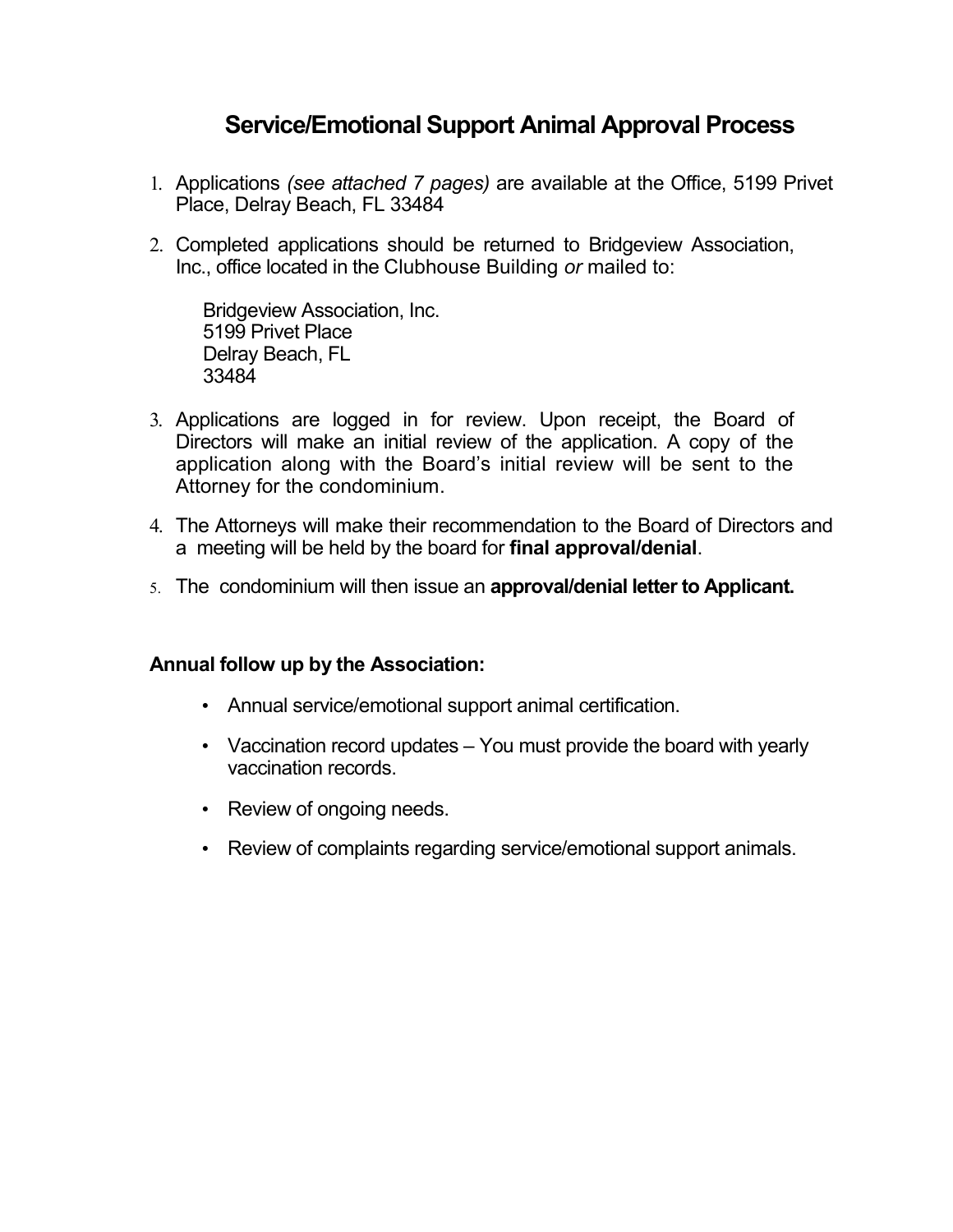## Policy and Procedure for Disabled/Handicapped Owner or Resident to Request Reasonable Accommodation

Background: Under the Federal and State Fair Housing Acts, an owner or resident who is disabled/handicapped may request reasonable accommodation(s) in the Association's rules, policies, practices, or services when such accommodations) may be necessary because of his/her disability/handicap. For more information on the rules pertaining to requests for reasonable accommodation, please review the Joint Statement of the Depf. of Housing and Urban Development and the Department of Justice on Reasonable Accommodations under the Fair Housing Act at www.usdoj.gov/crt/housing/jolntstatement\_ra.htm.

**Objective:** To establish policies and procedures for meeting the requirements of applicable state and federal law relating to disabled or handicapped individuals.

**Policy:** The policy of the board of directors of Enchanting Shores Co-op, Inc. is to make every attempt to provide reasonable accommodations to disabled or handicapped residents in accordance with applicable state and federal law.

#### PROCEDURE

Submittal of Request: A disabled/handicapped owner or resident should complete the Association's Request for Reasonable Accommodation and provide completed copies of the Affidavit of Treating Physician, Acknowledgement of Policy and Procedure for Disabled/Handicapped Owner or Resident to Request Reasonable Accommodation and Pet Registration forms. The completed forms should be delivered or mailed to the Management Company within ten (10) days. The Association will consider all requests for a reasonable accommodation no matter how the request is made; however, use of the supplied forms will expedite the process.

Procedure for Reviewing a Request for Reasonable Accommodation: Upon receipt of the requested forms (or information supplied) for a disabled/handicapped owner or resident's request for a reasonable accommodation(s) in the Association's rules, policies, practices, or services, the request forms will be reviewed by the Board of Directors within 30 days of receipt in the Association's management office, and the owner or resident will be notified in writing of the Board's decision. If additional information is required by the Board, the review may take longer, and the submitting owner or resident will be so advised in writing. Additionally, it may be necessary for the Association's legal counsel to review the documentation submitted in support of a request for a reasonable accommodation which in rum, may prevent the Board from providing owner with a decision within 30 days. If the matter is referred to the Association's legal counsel, owner will be notified in writing, and the 30 days response due date will be tolled.

If the request is approved, any condition of approval will be provided in writing. If disapproved, the reason for disapproval will be provided in writing.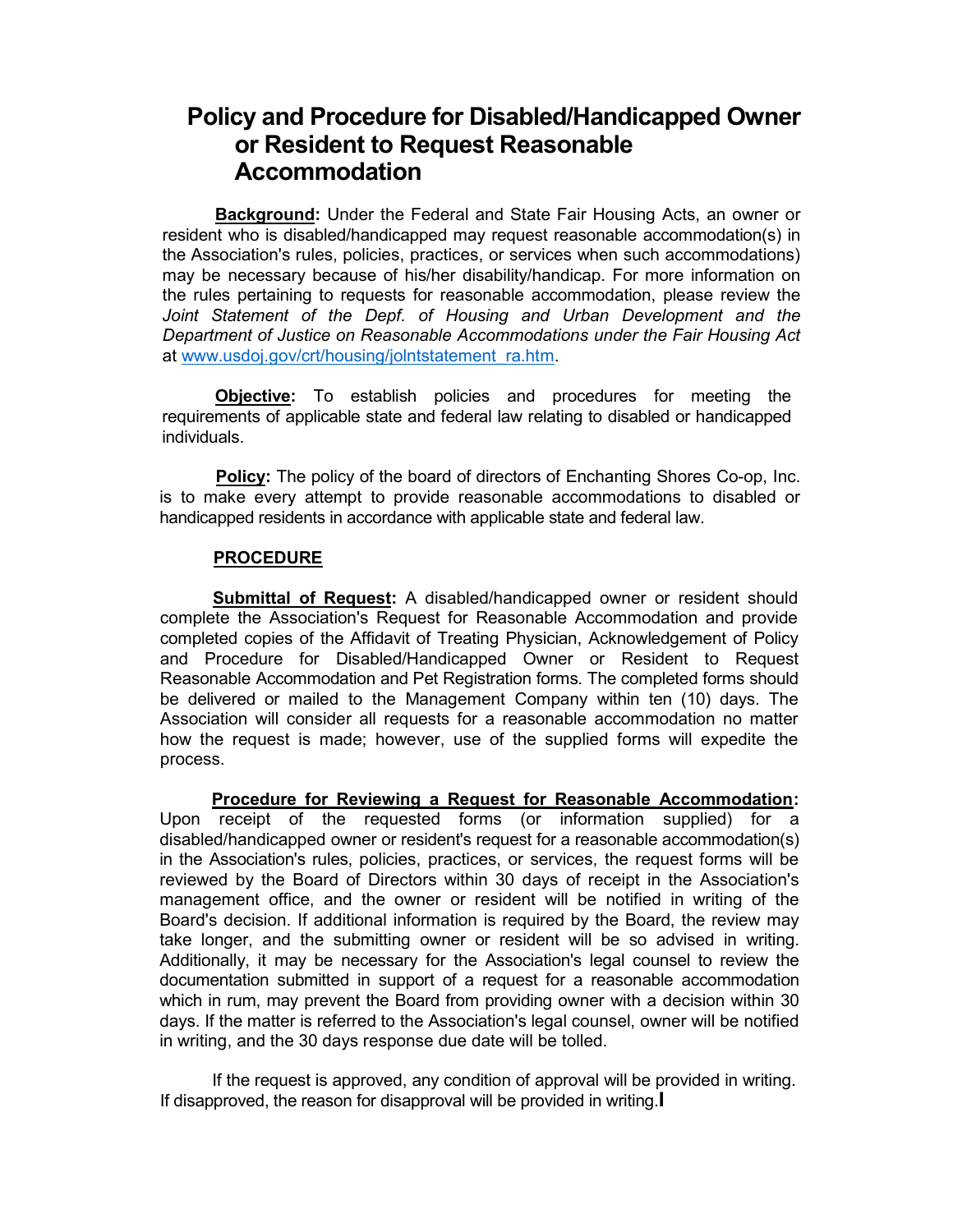Guidelines as to when medical documentation is required and what type of medical documentation is required. The Association is entitled to obtain information that may be necessary to evaluate whether a requested accommodation is necessary because of the owner's or resident's disability/handicap. If a person's disability/handicap is obvious and if the request for accommodation also is apparent, then the Association will not request any additional information about the requester's disability/handicap or the related need for the requested accommodation.

If the requester's disability/handicap is not obvious, after reviewing the submitted request form, the Association may request reliable information that is necessary to verify that the requester has a physical or mental impairment that substantially limits one or more major life activities (which is the definition of a "handicap" under the Fair Housing Acts). If information on the requester's disability/handicap is requested by the Association, he/she may provide information verifying that he/she meets the foregoing definition of "handicap," for example, by submitting proof that he/she is under 65 years of age and receiving Supplemental Security Income, Social Security Disability Insurance benefits, or private disability insurance benefits. In addition, a physician with expertise in the area of the owner's proposed disability/handicap may provide verification of the disability/handicap through the use of the Association's form Affidavit of Treating Physician. The Association will supply the Affidavit of Treating Physician upon receipt of any request for a reasonable accommodation. If the requester's disability/handicap is obvious, but the need for the accommodation is not apparent, the Association may request information that is necessary to evaluate the disability/handicap-related need for the requested accommodation. In this case, the Association will request reliable disability/handicap-related information that is necessary to evaluate the disability/handicap-related need for the accommodation which may include medical records evidencing dates of diagnosis and treatment for the disability/handicap.

To the extent a disability/handicap is not permanent, the Association may request additional updated medical information as it deems necessary to determine if there is a continued need for the requested accommodation.

The Association may request advice from legal counsel concerning any owners' request for a reasonable accommodation. Owner consents to the disclosure of all documentation in support of the request to the Association's legal counsel.

#### Additional Information

An individual's need for an accommodation may change over time as a result of changes in the individual's own level of disability/handicap or impairment, treatments available to mitigate a disability/handicap and/or other circumstances affecting the individual. What qualifies as reasonable in one set of circumstances may not be reasonable or necessary in another. If and when circumstances change, it is your responsibility to notify the Association if you need, or no longer need, a reasonable accommodation. The Association has the right to execute annual followup certification.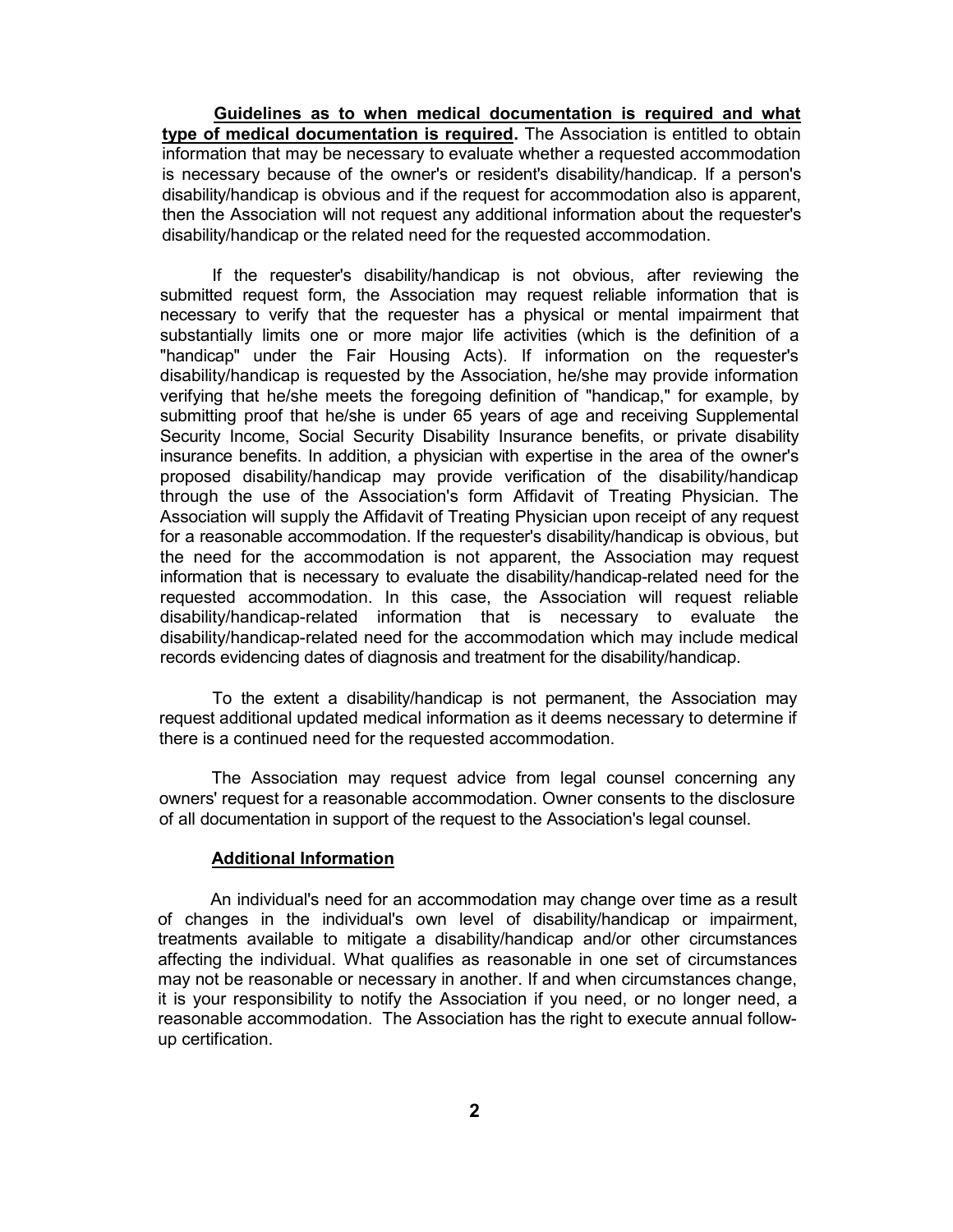### Maintaining an Emotional Support/Service Animal

Should a request for a reasonable accommodation to the no pet policy be granted, the Association reserves the right, pursuant to Florida law, to withdraw this approval at any time should the emotional support/service animal become a nuisance to others, which includes, but is not limited to: barking; biting; aggressive behavior; attacking; owner's failure to properly dispose of excrement or waste; walking the dog in prohibited areas; failure to comply with all state and local ordinances and statutes; not maintaining the animal on a leash at all times when outside of the unit; insect/extermination problems; sanitation/odor problems. Additionally, the approval of the animal may be withdrawn if the requesting party is no longer disabled/handicapped. Further, the applicant/owner is required to provide updated medical information concerning his/her disability/handicap (if the disability/handicap is not permanent); current and annual vaccination, immunization and veterinarian records for the animal; all certifications or trainings the animal possesses and to maintain an identification tag and/or on the animal. Failure to comply with any of these requirements is grounds to withdraw the approval of the animal. Owner is solely responsible for any and all damage caused by the animal, whether to person or property. Like all other members of the Association, you are required to provide the Association with proof of a currently effective policy of hazard and liability insurance on an annual basis pursuant to Florida Statute section 718.111(1 l)(g)(2).

The emotional support/service animal is required to be walked in certain designated areas which may differ depending on the location of the unit and the owner's disability/handicap. If the request is granted, the Association will provide you with the designated area for walking the animal.

All information received by the Association in conjunction with a disabled/handicapped owner's or resident's request for reasonable accommodation will be kept confidential in compliance with the Florida Statutes. If any other resident or owner inquires as to why a special accommodation appears to have been made, the Association representative's response will be: "a Federal Fair Housing Act reasonable accommodation has been granted." No additional information will be provided regarding the nature of the disability/handicap.

I have received and read a copy of the Policy and procedure for Disabled/Handicapped Owner or resident to request Reasonable Accommodation and I agree to abide by the regulations. I bear full responsibility for the service/support animal and I agree to indemnify and hold harmless the Board of Directors, Association, Management Company, Owners and Occupants of the unit against any loss, claim or liability of any kind or character whatsoever arising from owning or keeping a service/support animal in the unit.

\_\_\_\_\_\_\_\_\_\_\_\_\_\_\_\_\_\_\_\_\_\_\_\_\_\_\_\_\_\_\_\_\_\_\_ \_\_\_\_\_\_\_\_\_\_\_\_\_\_\_\_\_\_\_\_\_

Requesting Party's Signature **Date** Date

Printed Name of Requesting Party

\_\_\_\_\_\_\_\_\_\_\_\_\_\_\_\_\_\_\_\_\_\_\_\_\_\_\_\_\_\_\_\_\_\_\_\_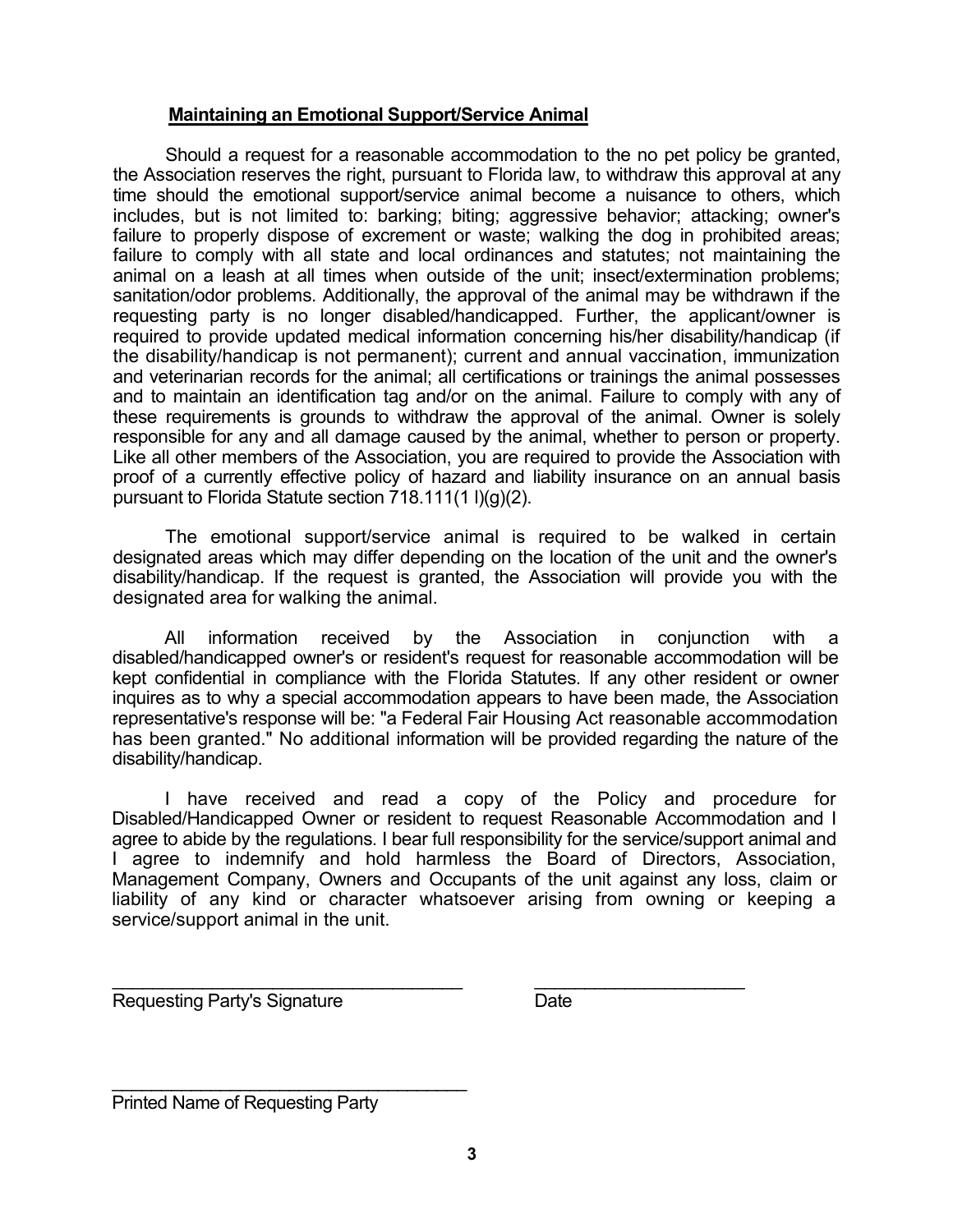# REQUEST FOR REASONABLE ACCOMMODATION

Name of Person Requesting a Reasonable Accommodation:

| <b>Address:</b>                                |               | Unit# |
|------------------------------------------------|---------------|-------|
| Daytime Phone#:<br><b>Name of Association:</b> | EveningPhone# |       |
|                                                |               |       |

\_\_\_\_\_\_\_\_\_\_\_\_\_\_\_\_\_\_\_\_\_\_\_\_\_\_\_\_\_\_\_\_\_\_\_\_\_\_\_\_\_\_\_\_\_\_\_\_\_\_\_\_\_\_\_\_\_\_\_\_\_\_\_\_

1. I am a person with a disability/handicap as defined by one or more of the following: A physical or mental Impairment that substantially limits one or more major life activities; or a record of having such an impairment; or is regarded as having such an Impairment

\*\*If I am not the person with a disability/handicap, the following member of my household has a disability as defined above:

Name: \_\_\_\_\_\_\_\_\_\_\_\_\_\_\_\_\_\_\_\_\_\_\_\_\_\_\_\_\_\_\_\_\_\_\_\_\_\_\_\_\_\_\_\_\_\_\_\_\_\_\_

Relationship to you (e.g. child, parent):  $\blacksquare$ 

2. As a result of this disability/handicap, I am requesting the following reasonable accommodation for my household: an exception to the Association's express, written and strictly enforced "no pet" policy (reasonable accommodation) to allow the following animal to reside in my unit:

3. This request for a reasonable accommodation is necessary so that I (or the requesting party) have an equal opportunity to use and enjoy the unit which I (or the requesting party) currently lack because:

I understand that the information obtained by the Association will be kept completely confidential as required by the Florida Statutes and used solely to evaluate my request for a reasonable accommodation.

Please return this form, along with the Affidavit of Treating Physician, Acknowledgement of Policy and Procedure for Disabled Owner or Resident to Request Reasonable Accommodation and Pet Registration forms as promptly as possible so that the Association can evaluate your request.

#### Signed:

#### Requesting party

\*\*If on behalf of a minor child, please indicate whether you are the parent or guardian.

\_\_\_\_\_\_\_\_\_\_\_\_\_\_\_\_\_\_\_\_\_\_\_\_\_\_\_\_\_\_\_\_\_\_\_\_\_\_\_\_\_\_\_\_\_\_\_\_\_\_\_\_\_\_\_\_\_\_\_\_\_\_\_\_\_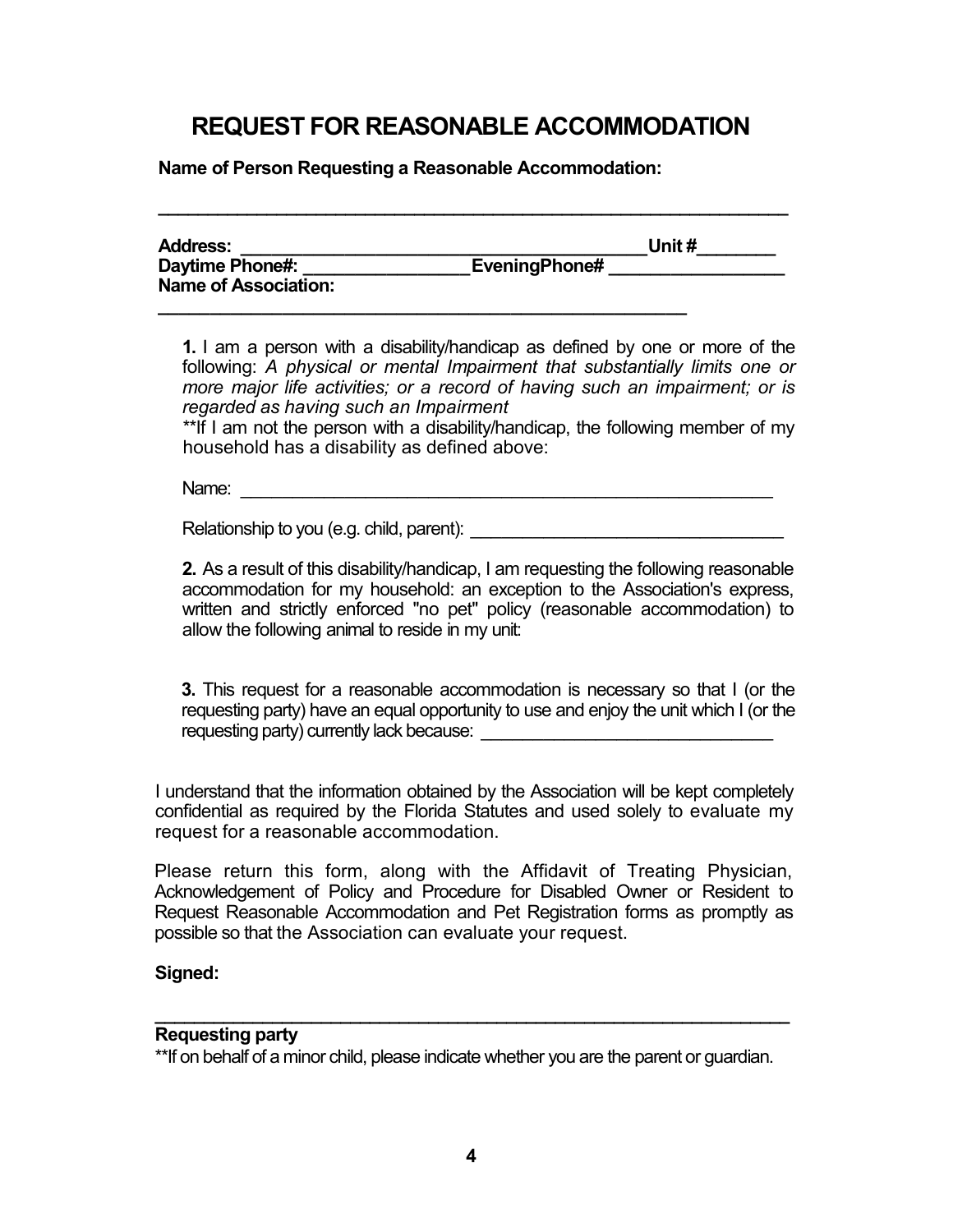# SERVICE ANIMAL REGISTRATION

| NAME OF ASSOCIATION                                                                                     |                                                                                                                                                                                                                                                                                                                                                                                                                                                                                                                                                                                                                                           |
|---------------------------------------------------------------------------------------------------------|-------------------------------------------------------------------------------------------------------------------------------------------------------------------------------------------------------------------------------------------------------------------------------------------------------------------------------------------------------------------------------------------------------------------------------------------------------------------------------------------------------------------------------------------------------------------------------------------------------------------------------------------|
|                                                                                                         |                                                                                                                                                                                                                                                                                                                                                                                                                                                                                                                                                                                                                                           |
|                                                                                                         |                                                                                                                                                                                                                                                                                                                                                                                                                                                                                                                                                                                                                                           |
|                                                                                                         |                                                                                                                                                                                                                                                                                                                                                                                                                                                                                                                                                                                                                                           |
|                                                                                                         |                                                                                                                                                                                                                                                                                                                                                                                                                                                                                                                                                                                                                                           |
|                                                                                                         |                                                                                                                                                                                                                                                                                                                                                                                                                                                                                                                                                                                                                                           |
| $YES$ $NO$ $10$                                                                                         | DOES THE ANIMAL HAVE ANY SPECIALIZED TRAINING AND/OR CERTIFICATIONS?                                                                                                                                                                                                                                                                                                                                                                                                                                                                                                                                                                      |
| animal<br>Director's                                                                                    | I/We the owners of _______________________________ (name of pet) do hereby certify and understand that pets are not permitted at the Association.<br>I/We understand and agree that the only reason the above service/support<br>is permitted to remain on the property is due to ______________ 's request<br>for a reasonable accommodation to the "no pet" policy and the Board of<br>determination that ______________ suffers from a disability/handicap that<br>substantially limits one or more of the applicant's major life activities and<br>the service/support animal will ameliorate the effects of the disability/handicap. |
| <b>NAME</b>                                                                                             | <b>DATE</b>                                                                                                                                                                                                                                                                                                                                                                                                                                                                                                                                                                                                                               |
|                                                                                                         | SWORN TO AND SUBSCRIBED BEFORE ME this day of the control of the or who by the produced state and produced as produced and produced and produced and produced and produced as identification.                                                                                                                                                                                                                                                                                                                                                                                                                                             |
|                                                                                                         | <b>Commission Number:</b><br><b>Commission Expires:</b>                                                                                                                                                                                                                                                                                                                                                                                                                                                                                                                                                                                   |
| ATTACH:<br>COPY OF PHOTOGRAPH OF PET<br><b>AND/OR CERTIFICATIONS</b><br><b>LIABILITY CAUSED BY PET.</b> | COPY OF VETERINARIAN'S CERTIFICATION THAT ALL SHOTS/INOCCULATIONS<br>ARE UP TO DATE COPIES OF THE ANIMAL'S TRAINING CERTIFICATES<br>COPY OF HOMEOWNER'S INSURANCE POLICY, OR OTHER POLICY, COVERING                                                                                                                                                                                                                                                                                                                                                                                                                                       |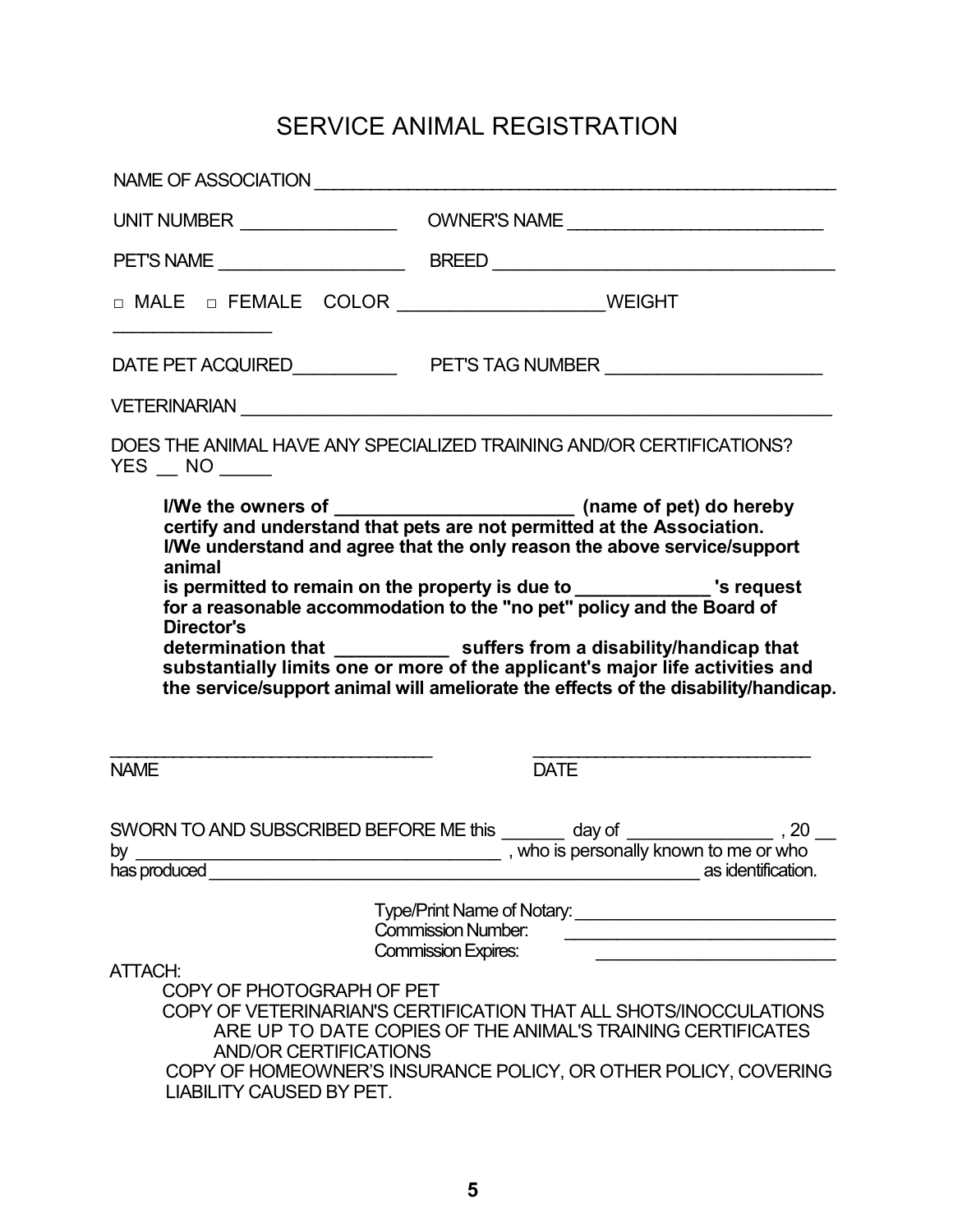### AFFIDAVIT OF TREATING PHYSICIAN

BEFORE ME, the undersigned authority, personally appeared who, being duly sworn, deposes and says:

1. My name is \_\_\_\_\_\_\_\_\_\_\_\_\_\_\_\_\_\_\_.

2. I am licensed by the State of Florida with full privileges to practice medicine within the State of Florida.

3. My practice specialty is \_\_\_\_\_\_\_\_\_\_\_\_\_\_\_\_\_\_\_\_\_\_\_\_\_\_.

4. My office is located at \_\_\_\_\_\_\_\_\_\_\_\_\_\_\_\_\_\_\_\_.

5. I am  $\blacksquare$  (hereinafter" "Patient\*') treating physician. I began treating Patient on Theorem 2014

6. On or about **constructs**, I diagnosed Patient within a reasonable degree

of medical certainty as suffering from a physical and/or mental disability/handicap. Please describe the patient's physical or mental disability

\_\_\_\_\_\_\_\_\_\_\_\_\_\_\_\_\_\_\_\_\_\_\_\_\_\_\_\_\_\_\_\_\_\_\_\_\_\_\_\_\_\_\_\_\_\_\_\_\_\_\_\_\_\_\_\_\_\_\_\_\_\_\_\_\_\_\_\_\_\_ \_\_\_\_\_\_\_\_\_\_\_\_\_\_\_\_\_\_\_\_\_\_\_\_\_\_\_\_\_\_\_\_\_\_\_\_\_\_\_\_\_\_\_\_\_\_\_\_\_\_\_\_\_\_\_\_\_\_\_\_\_\_\_\_\_\_\_\_\_\_ \_\_\_\_\_\_\_\_\_\_\_\_\_\_\_\_\_\_\_\_\_\_\_\_\_\_\_\_\_\_\_\_\_\_\_\_\_\_\_\_\_\_\_\_\_\_\_\_\_\_\_\_\_\_\_\_\_\_\_\_\_\_\_\_\_\_\_\_\_.

7. Within a reasonable degree of medical certainty, I estimate that Patient's medical/mental conditions) began on or about: and will continue until  $\qquad \qquad \ldots$ 

8. Within a reasonable degree of medical certainty I have concluded that Patient's medical/mental condition substantially limits Patient's major life activities as follows: (list the major life activities affected by the disability. ei: sleeping, eating, socializing, walking, talking, hearing, seeing, etc.):

and the animal is able to ameliorate the effects of the disability by

9. I prescribed an emotional support animal and/or service animal as part of Patient's medical treatment.

\_\_\_\_\_\_\_\_\_\_\_\_\_\_\_\_\_\_\_\_\_\_\_\_\_\_\_\_\_\_\_\_\_\_\_\_\_\_\_\_\_\_\_\_\_\_\_\_\_\_\_\_\_\_\_\_\_\_\_\_\_\_\_  $\mathcal{L}_\text{max}$  , and the contribution of the contribution of the contribution of the contribution of the contribution of the contribution of the contribution of the contribution of the contribution of the contribution of t  $\mathcal{L}_\text{max}$  , and the contribution of the contribution of the contribution of the contribution of the contribution of the contribution of the contribution of the contribution of the contribution of the contribution of t \_\_\_\_\_\_\_\_\_\_\_\_\_\_\_\_\_\_\_\_\_\_\_\_\_\_\_\_\_\_\_\_\_\_\_\_\_\_\_\_\_\_\_\_\_\_\_\_\_\_\_\_\_\_\_\_\_\_\_\_\_\_

 $\overline{\phantom{a}}$  , and the contribution of the contribution of the contribution of the contribution of the contribution of the contribution of the contribution of the contribution of the contribution of the contribution of the  $\mathcal{L}_\mathcal{L} = \{ \mathcal{L}_\mathcal{L} = \{ \mathcal{L}_\mathcal{L} = \{ \mathcal{L}_\mathcal{L} = \{ \mathcal{L}_\mathcal{L} = \{ \mathcal{L}_\mathcal{L} = \{ \mathcal{L}_\mathcal{L} = \{ \mathcal{L}_\mathcal{L} = \{ \mathcal{L}_\mathcal{L} = \{ \mathcal{L}_\mathcal{L} = \{ \mathcal{L}_\mathcal{L} = \{ \mathcal{L}_\mathcal{L} = \{ \mathcal{L}_\mathcal{L} = \{ \mathcal{L}_\mathcal{L} = \{ \mathcal{L}_\mathcal{$ 

 $\mathcal{L}_\mathcal{L} = \{ \mathcal{L}_\mathcal{L} = \{ \mathcal{L}_\mathcal{L} = \{ \mathcal{L}_\mathcal{L} = \{ \mathcal{L}_\mathcal{L} = \{ \mathcal{L}_\mathcal{L} = \{ \mathcal{L}_\mathcal{L} = \{ \mathcal{L}_\mathcal{L} = \{ \mathcal{L}_\mathcal{L} = \{ \mathcal{L}_\mathcal{L} = \{ \mathcal{L}_\mathcal{L} = \{ \mathcal{L}_\mathcal{L} = \{ \mathcal{L}_\mathcal{L} = \{ \mathcal{L}_\mathcal{L} = \{ \mathcal{L}_\mathcal{$  $\mathcal{L}_\mathcal{L} = \mathcal{L}_\mathcal{L} = \mathcal{L}_\mathcal{L} = \mathcal{L}_\mathcal{L} = \mathcal{L}_\mathcal{L} = \mathcal{L}_\mathcal{L} = \mathcal{L}_\mathcal{L} = \mathcal{L}_\mathcal{L} = \mathcal{L}_\mathcal{L} = \mathcal{L}_\mathcal{L} = \mathcal{L}_\mathcal{L} = \mathcal{L}_\mathcal{L} = \mathcal{L}_\mathcal{L} = \mathcal{L}_\mathcal{L} = \mathcal{L}_\mathcal{L} = \mathcal{L}_\mathcal{L} = \mathcal{L}_\mathcal{L}$ 

10. The (emotional support animal/service animal/reasonable accommodation) is medically necessary and will assist Patient in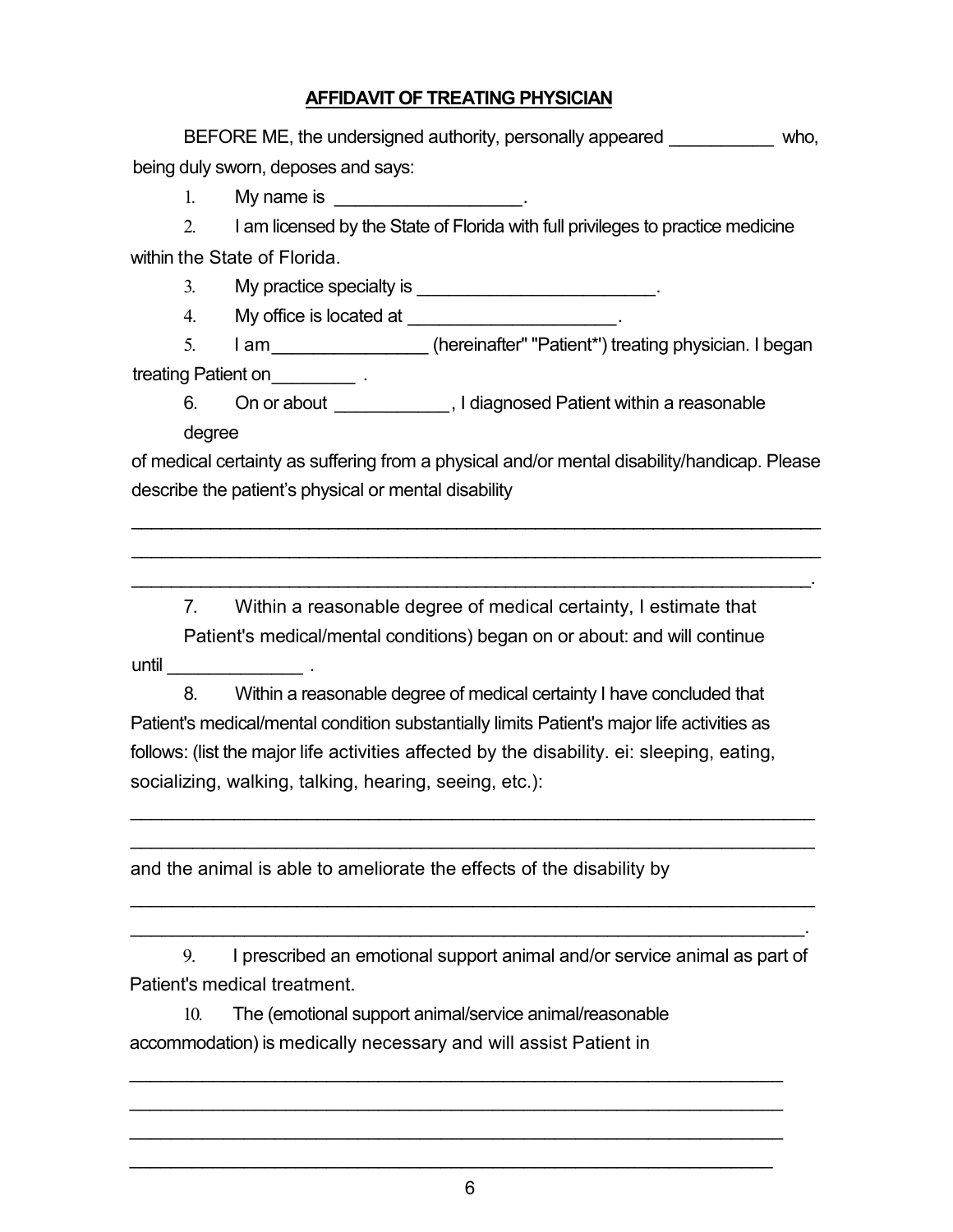11. It is my medical opinion that Patient is handicapped as that term is defined under the Fair Housing Act and Florida Fair Housing Act\*\*\*, and the animal is medically necessary to afford Patient an equal opportunity to use and enjoy the unit/home.

12. Please provide a summary of your education and/or experience, including specializations or certifications (if any), which qualifies you to make the recommendation for the service or emotional support animal

\_\_\_\_\_\_\_\_\_\_\_\_\_\_\_\_\_\_\_\_\_\_\_\_\_\_\_\_\_\_\_\_\_\_\_\_\_\_\_\_\_\_\_\_\_\_\_\_\_\_\_\_\_\_\_\_\_\_\_\_\_\_\_\_\_\_  $\overline{\phantom{a}}$  , and the contribution of the contribution of the contribution of the contribution of the contribution of the contribution of the contribution of the contribution of the contribution of the contribution of the

13. This affidavit is made to induce to make substantial and material alterations to the Associations' use restrictions based upon a medical, mental and/or physiological disability/handicap substantially limiting one or more of Patient's major life activities which does not include current, illegal use or addiction to a controlled substance.

14. My responses to the above referenced questions are truthful and accurate to the best of my knowledge and belief, under penalties of perjury.

FURTHER AFFIANT S AYETH NAUGHT.

 $M.D.$ STATE OF \_\_\_\_\_\_\_\_\_\_\_\_\_\_\_\_\_\_ ) COUNTY OF \_\_\_\_\_\_\_\_\_\_\_\_\_\_\_\_\_\_\_\_ )

I HEREBY CERTIFY that on this day, before me, an officer duly authorized in the State and County aforesaid to take acknowledgments, personally appeared \_\_\_\_\_\_\_\_\_ , who is personally known to me, or who is not personally known to me, but to whom an oath was administered, and who produced example and the No. As as as a set of  $\sim$   $\sim$   $\sim$  , as identification, and executed the foregoing instrument.

WITNESS my hand and official seal in the County and State last aforesaid this day of \_\_\_\_\_\_\_\_\_\_ , 2013.

My commission expires: Notary Public, State of

Commission No.: example of Notary Printed Name of Notary

\*\*\* The Federal Fair Housing Act (42 U.S.C. §3602) defines the term handicap as follows: "Handicap" means, with respect to a person -

(1) a physical or mental impairment which substantially limits one or more of such person's major life activities,

The Florida Fair Housing Act (Fla. Stat. § 760.22) defines the term handicap as follows:

(7) "Handicap" means:

 $\alpha$ ) A person has a physical or mental impairment which substantially limits one or more major life activities, or he or she has a record of having, or is regarded as having, such physical or mental impairment; or

(b) A person has a developmental disability as defined in s. 393.063.7

<sup>(2)</sup> a record of having such an impairment, or

<sup>(3)</sup> being regarded as having such an impairment, but such term does not include current illegal use of or addiction to a controlled substance....